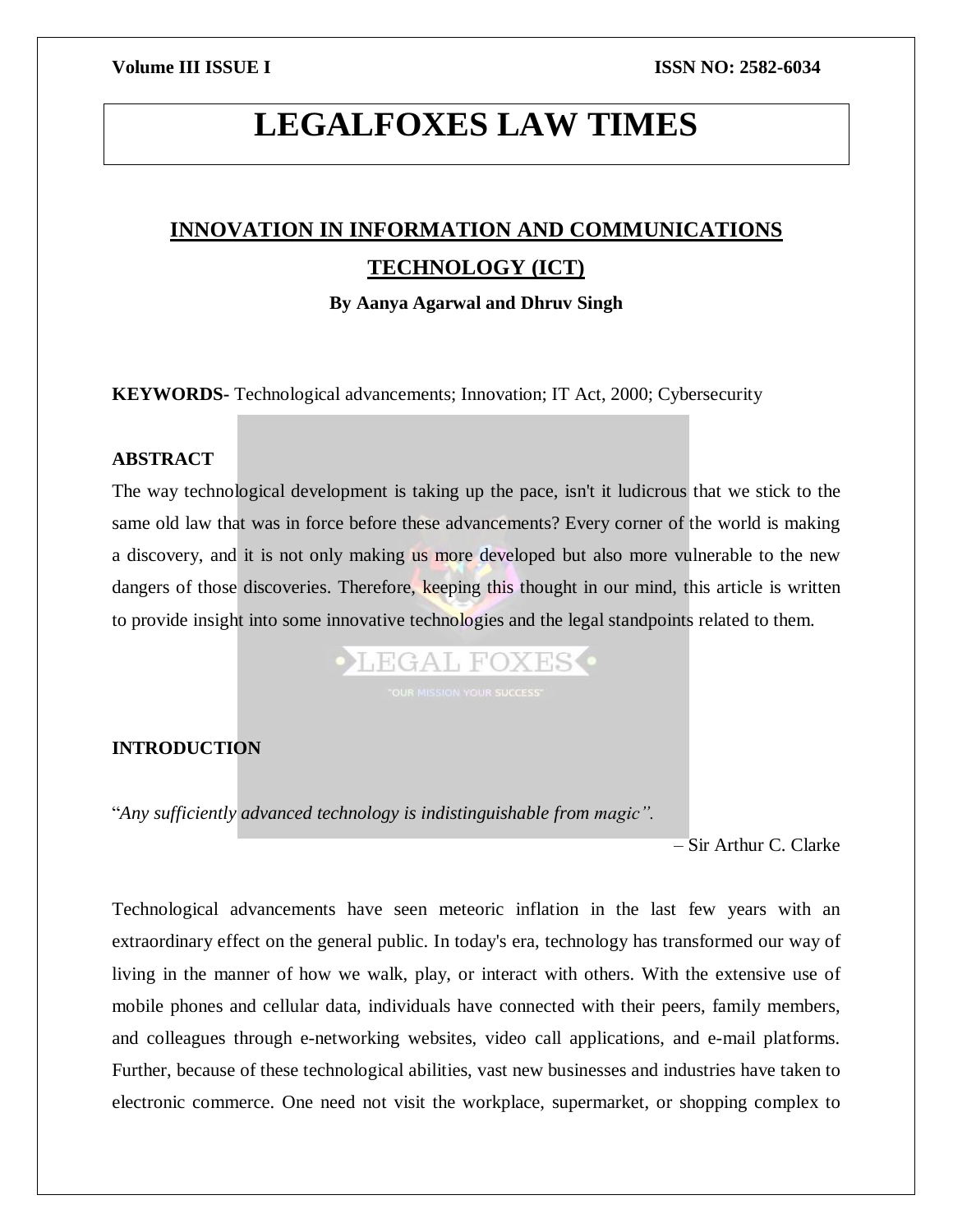purchase the various commodities and goods. Not only this, perhaps anyone sitting at home can experience real-life activities by sitting on their couch through Virtual Reality (VR) or Artificial Intelligence (AI). Some of the other advancements, such as blockchain and cryptocurrency in the field of technology, have been discussed in this paper. In hindsight, it is a grievous matter at hand. As the years have yielded headways in the different innovative fields, so have the wrongdoings expanded. Thus, today because of high web infiltration and cybercrime, cybersecurity is one of the greatest "needs" of the world as cybersecurity dangers are exceptionally hazardous to our nation's security.

### **Blockchain**

From securing online transactions to making them quick and efficient, blockchain has gained attention all around the globe. Blockchain is a network of computers which enables peer-to-peer transaction without the need for an intermediary body. Each transaction is validated along with a group of validated transactions that is called a block. It is further added to a chain of blocks, coming to be known as a blockchain. The information present in such blocks cannot be altered once added to the chain, which is the key to its impregnable security.

Apart from having some considerable benefits from using blockchain-like increased efficiency, permanent and immutable transaction records, some shortcomings can attract legal attention, like blockchain provides anonymity which makes it a tool for money laundering and terrorist funding, these circumstances can attract criminal securities fraud laws. Also, it is subject to cybersecurity risk from hackers for instance if an entity successfully acquires more than 51% of network nodes then he can control the whole network which is one of the major problems of the blockchain network.

Countries like the USA have agencies to stop these fraudulent activities, one of them is Securities and Exchange Commission (SEC) which has specified the issuers to register the coins or token and it must constitute a security. These regulations will put a stop to investors getting involved in fraudulent [activities.](https://www.sec.gov/news/press-release/2017-227)

### **Cryptocurrency: Reliable or Not?**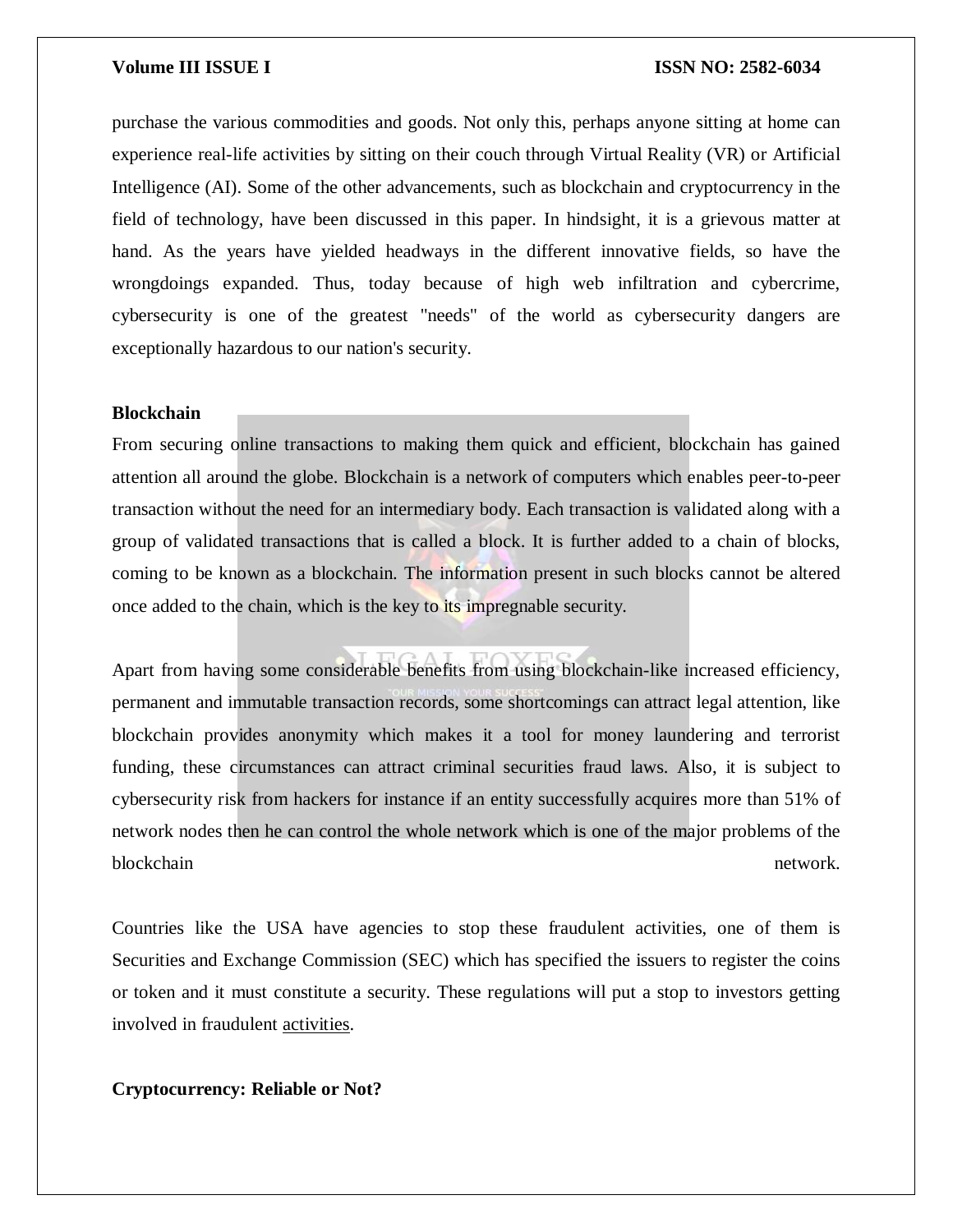Cryptocurrency is just a smaller version of virtual currency. The difference is in the technique used for transactions. A technique named cryptography is used for encryption and decryption of cryptocurrency that makes it more efficient and secure. Having no physical existence, their ownership is through entries in the [blockchain.](https://blog.ipleaders.in/cryptocurrency-legal-aspects/#:~:text=However,%2520cryptocurrencies%2520in%2520India,%2520like,banknotes,%2520coins,%2520etc.)) Its value largely depends upon the demand of users, as opposed to virtual currencies that can be legal tenders. Cryptocurrencies are still not recognized as legal tenders anywhere i.e., they cannot replace paper based-currency. Consequently, they require agreement by the users for a successful transaction.

Some cryptocurrencies are now associated with NASDAQ (National Association of Securities Dealers Automated Quotations) which is an American exchange. This step surely helps in addition to the legitimacy of cryptocurrencies. Although the way to NASDAQ is difficult, several cryptocurrency exchanges worldwide have made it [possible.](https://www.forbes.com/sites/michaeldelcastillo/2019/01/30/nasdaq-is-now-working-with-7-cryptocurrency-exchanges/#48af5e372472)

Some examples of cryptocurrency are Bitcoin, Ethereum, and Ripple.

### **Artificial Intelligence: A Way Towards Future**

AI or Artificial Intelligence means a computer system working on algorithms that not only gives the output for the given input but also finds a pattern in those inputs and can learn from past experiences to respond to different outputs on its own.

Although this technology is a game-changer, in addition to that it has also raised questions related to a law that needs to be dealt with by countries in recent times. The fields in which AI is being used are limited, but prospects are bright hence the law also needs to be evolving to handle the situations caused by this technology to protect the innocents from being harmed.

Some legal questions that have been raised till now are:

1. Privacy: Data being used by AI raises an alarm for the users because their data can be used by the developers or any third party involved. Many regulations and guidelines are coming into force to minimise this concern like the "General Data Protection Regulation" (GDPR) enacted by the European Parliament which puts a bar on organizations to collect unauthorised data of [users.](https://www.lexology.com/library/detail.aspx?g=4284727f-3bec-43e5-b230-fad2742dd4fb)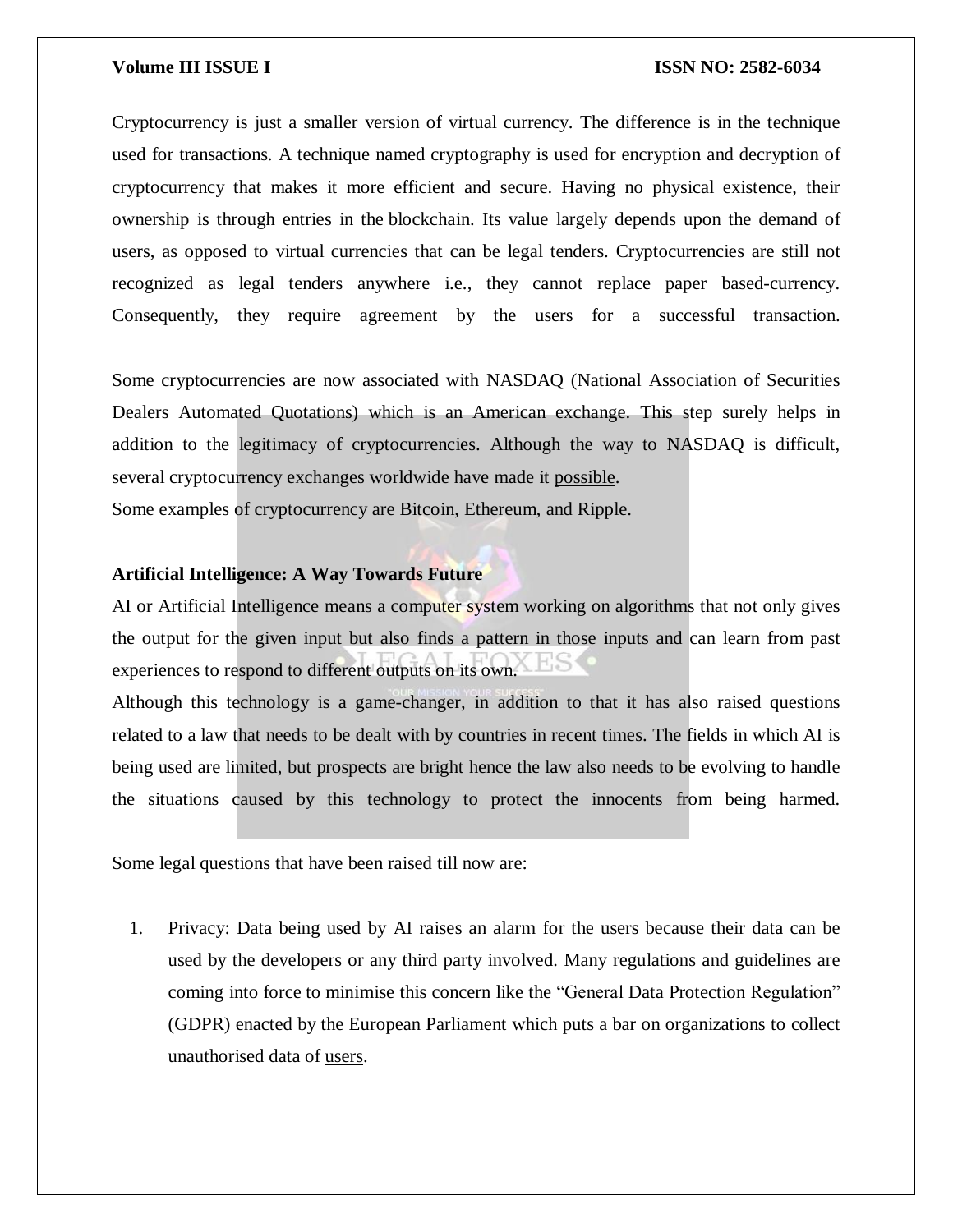- 2. Liability: In the case of AI, if something goes wrong, who is to be held liable the user, the developer, or the machine? NITI Aayog provided answers to these questions in its National Strategy on Artificial Intelligence #AIForAll that Negligence test. It should be conducted instead of Strict liability, and the parties should bear proportionate liability in place of joint and several [liabilities.](https://niti.gov.in/sites/default/files/2019-01/NationalStrategy-for-AI-Discussion-Paper.pdf)
- 3. Biased decision-making: Some countries have started using AI in court proceedings. AI is based on algorithms and it makes its decisions based on patterns. So what if the decisions are biased? It is a possibility that AI-based technology can give influential decisions because the society that we live in is biased. If such a source decision was partial in nature, so will be its individual decision. Therefore, solely depending on AI is not an option yet.
- 4. Breach of Contract: AI works on data. The more the data provided, the more it works efficiently. Now, what if it starts using data for another purpose on its own? A simple solution to this problem would be forming a contract between the user and developer for some fixed work for which the AI is being sold. If it does any work outside that field, the developers can then be held liable for breach of contract. Therefore, they will be more cautious while programming the algorithms.

5A I FOX FISC

### **Cybercrime and Cybersecurity**

Suffering from attacks that can make you bankrupt in seconds or which can have access to all your data is a crime that arose post invention of the internet, having altogether different dimensions. Such crime was later acknowledged. Moreover, due to the continuous evolution of various technologies, the law is still evolving and hasn't covered all corners of these numerous crimes. Cybercrime means any crime which is related to Computers and Networks. For example, carrying out extortion, abusing security utilise computerised information from Computer frameworks and other electronic devices.

Cybersecurity proposes ensuring the safety of information, systems, programs, and other data from unapproved or unattended access, devastation, or change. Cybersecurity is significant because it assists by making sure about data and our framework from infection assault.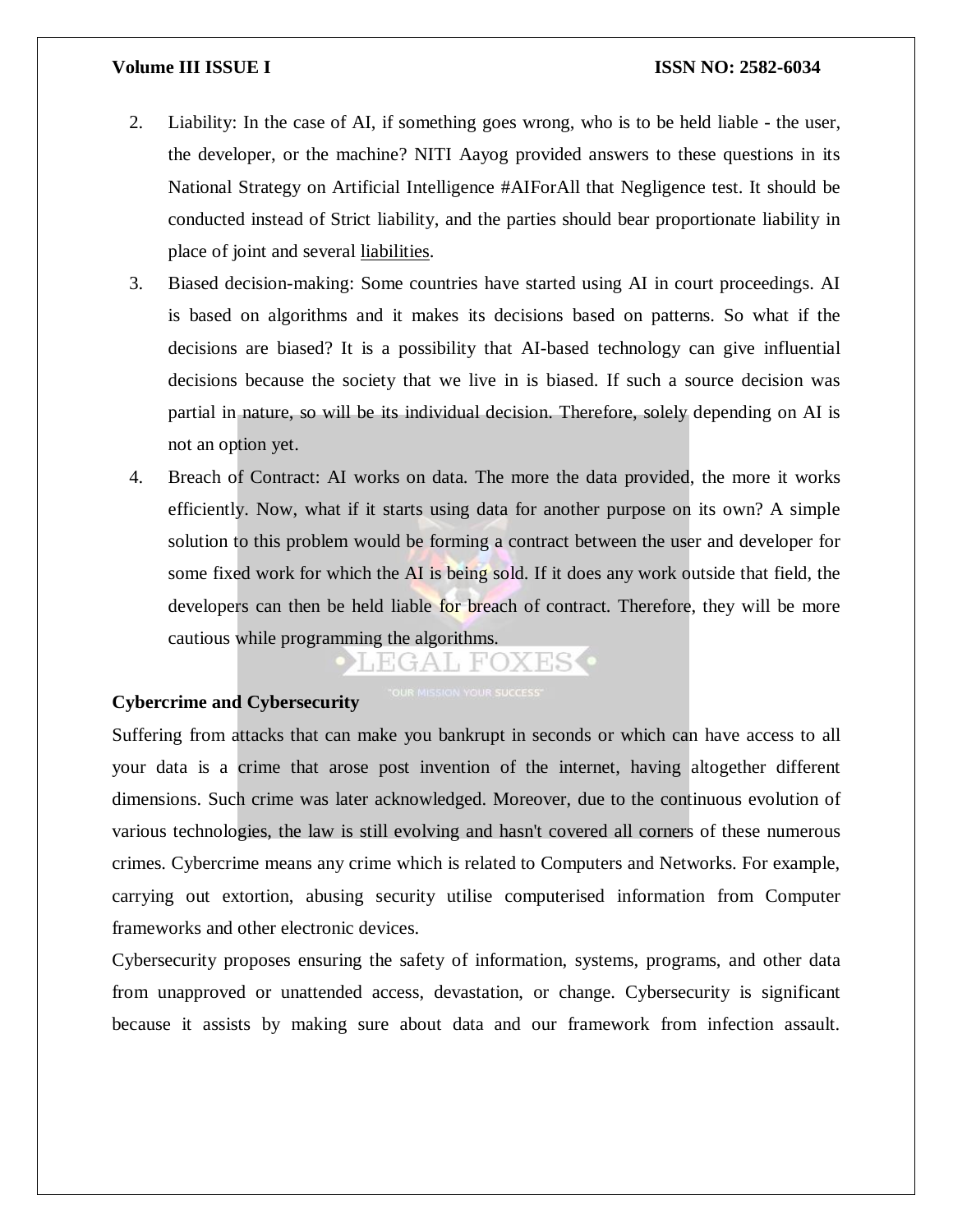India has enacted the I.T.Act, 2000 based on the UNCITRAL (United Nations Commission on International Trade Law) model recommended by the general assembly of the United Nations by a resolution dated 30th January 1997. Chapter XI of this Act deals with offences/crimes alongside several other provisions scattered in this Act.

A few major cyber attacks are discussed in this section -

*Nigerian Letter Scam or "419" Fraud-* This fraud attracted attention around the whole world. In the scam, a self-proclaimed government official offers an opportunity to an individual to earn some illegal money by providing their personal financial information. This whole trap was set up to drain the bank account of the individual. Consequently, millions of dollars were stolen through this [scheme.](https://www.fbi.gov/scams-and-safety/common-scams-and-crimes/nigerian-letter-or-419-fraud)



*WannaCry Ransomware Attack-* The WannaCry ransomware attack was a worldwide cyberattack that took place in May 2017 by the WannaCry ransomware cryptoworm, which targeted computers running the Microsoft Windows operating system by encrypting data and demanding ransom payments in the Bitcoin cryptocurrency. It propagated through EternalBlue, an exploit developed by the United States National Security Agency (NSA) for older Windows systems. EternalBlue was stolen and leaked by a group called 'The Shadow Brokers' at least a year before the attack. While Microsoft had released bits earlier to close the exploit, much of WannaCry's range was from organizations that had not applied these or were using older Windows systems that were past their end-of-life. These patches are imperative to an organisation's cyber-security. Yet, many were not applied because of needing 24/7 operation, risking having applications that used to work break or other reasons.

Furthermore, discovering new angles and using them as an attack by cyber hackers cannot be stopped entirely. The regulations and amendments, on the other hand, can be made regularly to deliver justice.